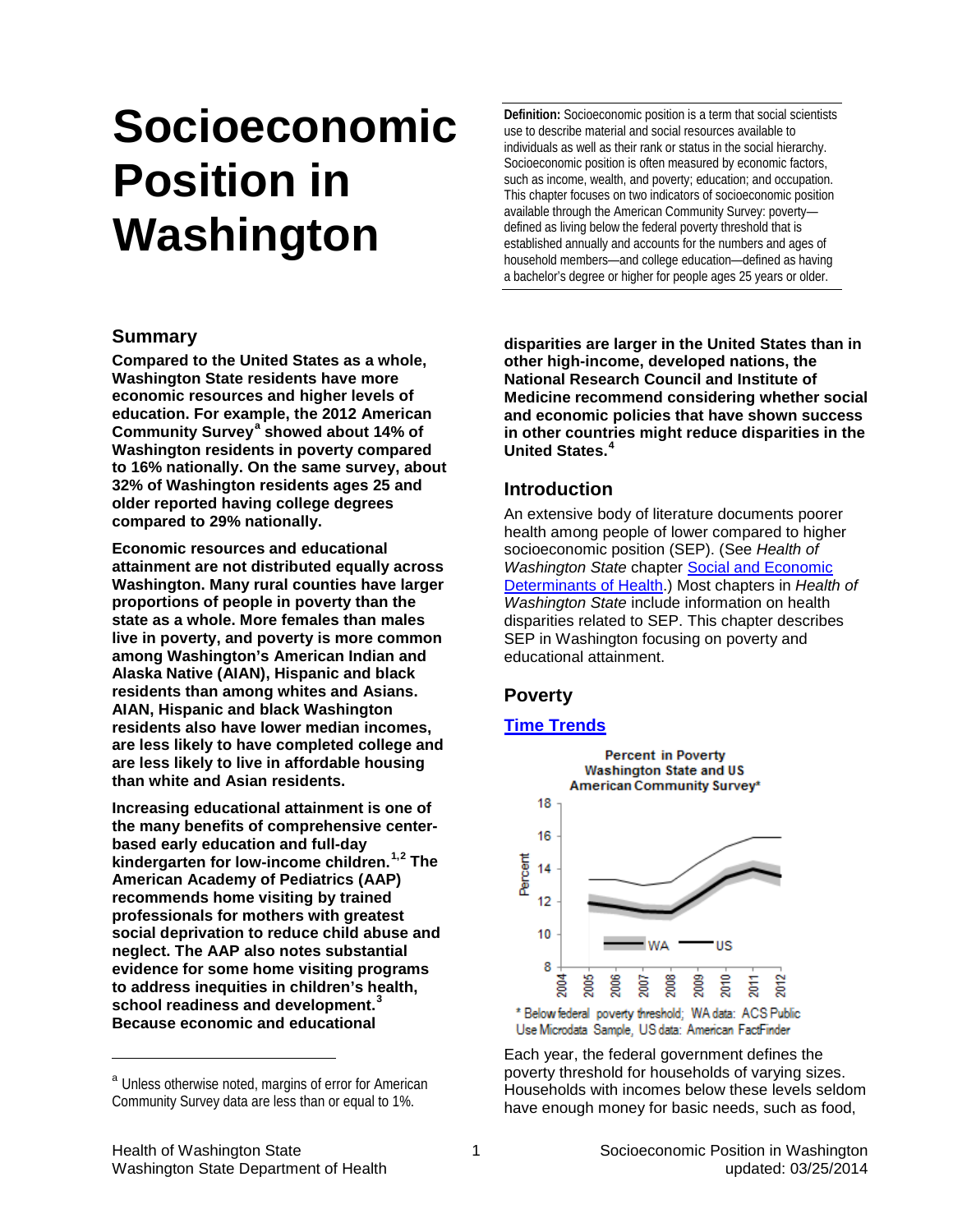shelter or clothing. In 2012, a family of two adults and two children with a total household income of less than \$23,283 was below the federal poverty threshold. (See [Technical](#page-6-0)  [Notes.](#page-6-0)) The American Community Survey  $(ACS)^a$  $(ACS)^a$  estimated that in 2012, 14% of Washington State residents lived in poverty (that is, below the poverty threshold) compared to 16% in the United States.

From 2005 through 2012, poverty in Washington increased slowly at about one-third of a percentage point each year. The increase was steepest from 2008 to 2011 when poverty rates increased almost one percentage point each year, reflecting economic recession. From 2005 through 2012, the percent of children in poverty grew at about two-thirds of a percentage point each year. In 2012 19% of Washington's children ages 17 and younger lived in poverty, compared to 22% nationally.

#### **[Geographic Variation](http://www.doh.wa.gov/Portals/1/Documents/5500/AppA.pdf)**

<span id="page-1-1"></span>The 2010–2012  $ACS^b$  $ACS^b$  showed large differences in poverty rates among Washington counties. Counties in eastern Washington were more likely to be poor: among 17 counties with poverty rates higher than the state average, 12 were east of the Cascade Mountains. In contrast, all eight counties with poverty rates lower than the state were in western Washington.

In 2010, at least half the population in nine of the 17 high-poverty counties lived in rural areas— Adam, Ferry, Grant, Gray Harbor, Kittitas, Okanogan, Pacific, Stevens and Whitman. (See [Technical Notes.](#page-6-1)) The Washington State Employment Security Department classified seven high-poverty counties as economically distressed based on high unemployment rates in 2010–2012—Cowlitz, Ferry, Grays Harbor, Mason, Pacific, Pend Oreille and Stevens.<sup>[5](#page-7-4)</sup> Yakima, Adams and Franklin counties have large Hispanic populations, while Ferry and Okanogan counties have the largest proportions of American Indians and Alaska Natives, two groups with high [poverty rates.](#page-2-0) More than half of Whitman County residents—the county with the highest percentage of its residents living in poverty—are students who often have low incomes.



Value higher than WA State

\* Below federal poverty threshold; data from American FactFinder; data for 2008-2012 for counties with populations  $< 20,000$ 

In contrast, six out of eight counties with poverty rates lower than the state average—Snohomish, Thurston, King, Kitsap, Pierce and Clark—include urban core areas or have high levels of commuting to urban cores. The two remaining counties—San Juan and Island—are among counties with the largest proportions of [people with college](#page-3-0)  [educations,](#page-3-0) likely explaining their low poverty rates.

#### **Age and Gender**

On the 2012 ACS,<sup>[a](#page-0-1)</sup> 15% of females in Washington lived in poverty compared to 12% of males. Larger percentages of Washington's females than males lived in poverty in age groups 15–44, 55–64, and 75

-

<span id="page-1-0"></span>**b** American Community Survey data for counties with less than 20,000 people are for 2008–2012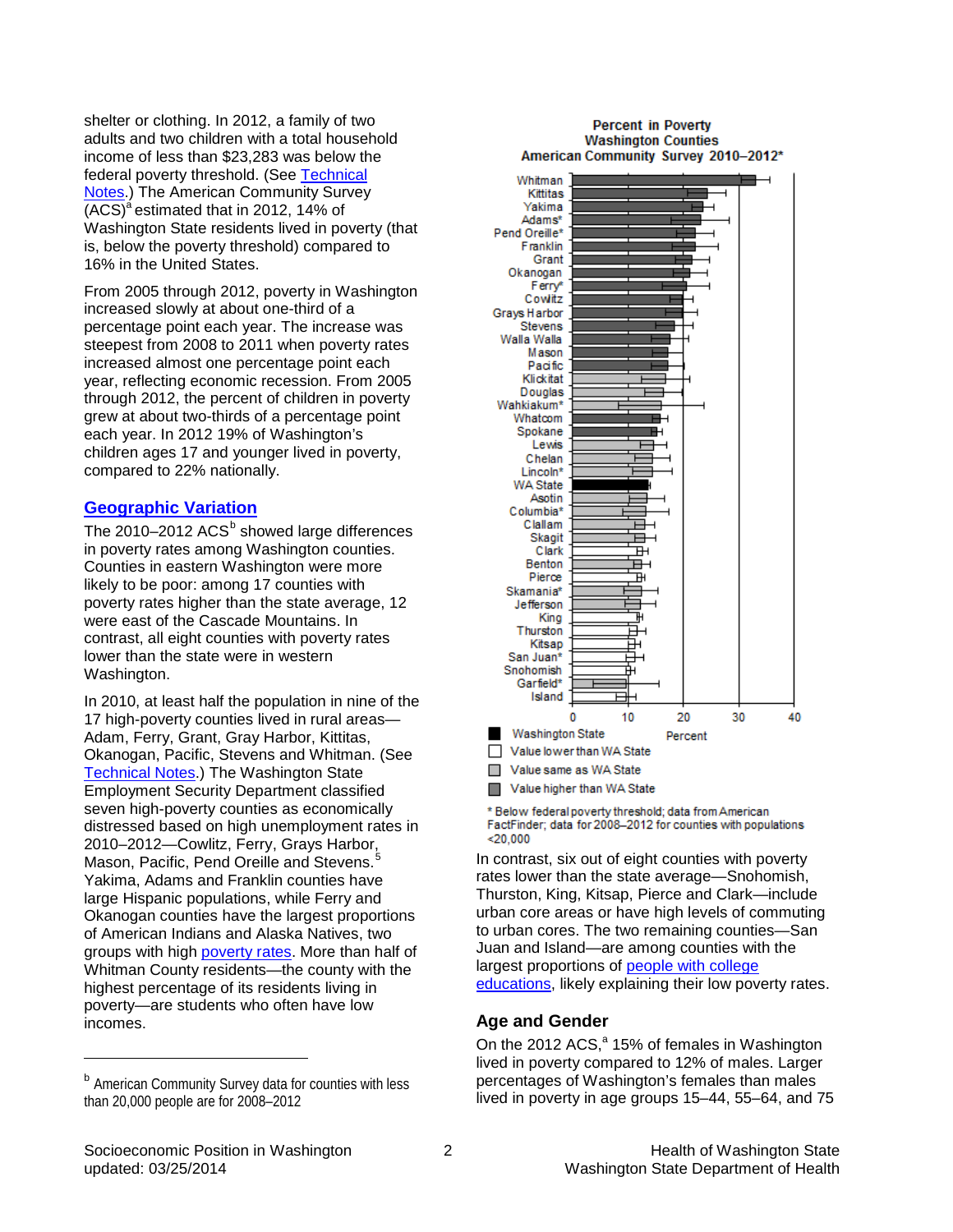and older. Women generally have lower wages than men. The 2012 ACS showed median incomes of about \$30,000 for women and \$43,000 for men in Washington.



\* Below federal poverty threshold; data from ACS Public Use Microdata Sample

In addition to the wage gap, being unmarried with children likely contributes to the large differences between females and males in the younger ages groups. The 2012 ACS<sup>a</sup> showed about 6% of families in Washington made up of unmarried women with children compared to about 2% composed of unmarried men with children. Among unmarried Washington residents ages 18–34 years with children in the home, 41%  $(\pm 4\%)$  of women lived in poverty compared to 34% (±6%) of men. For residents ages 75 and older, higher poverty rates among women reflect cumulative effects of lower lifetime earnings, longer life expectancies and higher likelihood of widowhood.

#### **[Race and Hispanic Origin](http://www.doh.wa.gov/Portals/1/Documents/5500/AppA.pdf)**

The  $2010-2012$  AC[S](#page-0-1)<sup>a</sup> showed higher percentages of living in poverty among Washington's American Indian and Alaska Native (29% ±2%), Hispanic (28%), and black (26% ±2%) residents compared to other groups. At 10%, whites had the lowest percentages in poverty, followed by Asians (12%) and Native Hawaiians and other Pacific Islanders (17%  $±4%$ ).

<span id="page-2-0"></span>

AIAN: American Indian/Alaska Native

NHOPI: Native Hawaiian/Other Pacific Islander

# **Education**

# **[Time Trends](http://www.doh.wa.gov/Portals/1/Documents/5500/AppA.pdf)**

The 2012  $ACS<sup>a</sup>$  showed 32% of Washington residents ages 25 and older with college degrees compared to 29% nationally. The overall percentage hides the fact that among those born in Washington, only 27% had college degrees compared to 35% of residents born elsewhere. From 2005 through 2012, college completion rates in both Washington and the United States grew slowly, increasing about onequarter of a percentage point each year.



The 2012  $ACS<sup>a</sup>$  also showed that 33% of Washington residents ages 25 and older had a high school education or less and 35% had some postsecondary education but had not completed college compared to national rates of 42% and 29% respectively.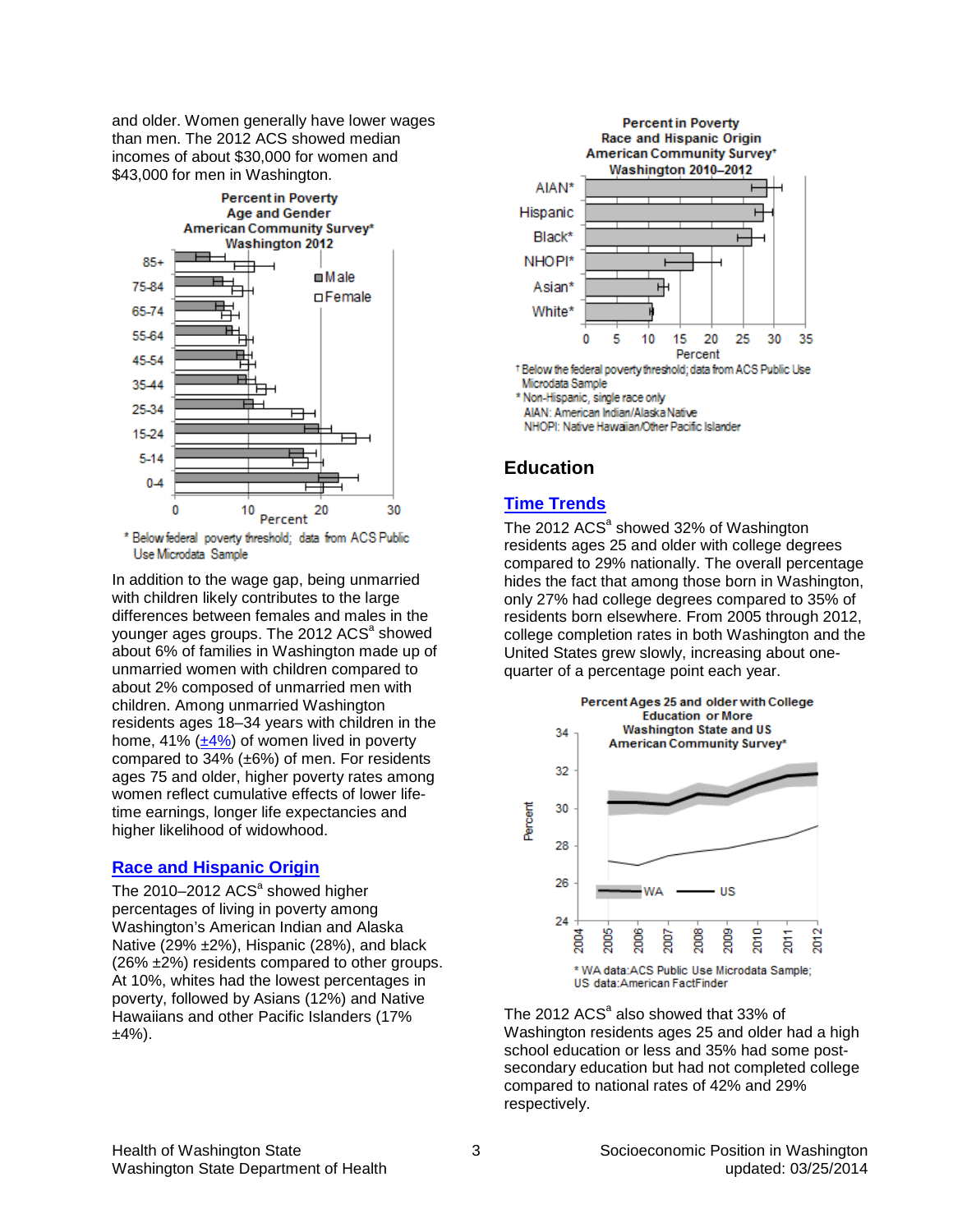### **[Geographic Variation](http://www.doh.wa.gov/Portals/1/Documents/5500/AppA.pdf)**

The 2010–2012  $ACS<sup>b</sup>$  $ACS<sup>b</sup>$  $ACS<sup>b</sup>$  shows large differences in educational attainment among Washington counties. Only three counties—Whitman, King and San Juan—had higher percentages of adults ages 25 and older with college degrees than the state average; 30 counties had lower percentages. There was a fourfold difference between the counties at the highest and lowest ends of the distribution.

<span id="page-3-0"></span>

\* Data from American FactFinder; data for 2008-2012 for counties with populations <20,000

In Whitman County, faculty, staff, and postgraduate students of Washington State University propel the overall percentage of

college graduates to the top rank in the state. King County, home to almost 30% of Washington residents in 2010, has large software, aerospace and biomedical technology sectors, which require highly educated workforces. San Juan County likely attracts professionals of pre-retirement and retirement ages; with about one-third of its population aged 60 or older in 2010, the county had the highest median age in Washington.

Adams, Ferry, Grays Harbor, Franklin, Lewis, Grant, Cowlitz and Yakima counties had college completion rates 50–60% lower than the state average. Adams, Franklin, Yakima and Grant counties have larger proportions of Hispanic residents than the state as a whole; Ferry County has the largest proportion of American Indian and Alaska Native residents. Both of these groups have relatively low levels of college [completion.](#page-4-0)

#### **Age and Gender**

Washington women younger than 45 years old have outpaced men in completing college. Among those 55 years and older, however, men have higher college completion rates, with the gap generally increasing with age. This pattern reflects national college enrollment for men and women. In 1960 about twice as many men as women attended college. By the late 1970s and early 1980s equal numbers of men and women attended college. By 1990, colleges had about 20% more women than men and this gap grew to about 30% by 2000. $^{\circ}$ 



#### **[Race and Hispanic Origin](http://www.doh.wa.gov/Portals/1/Documents/5500/AppA.pdf)**

During 2010–2012 combined, the ACS showed Washington's Asian population having the highest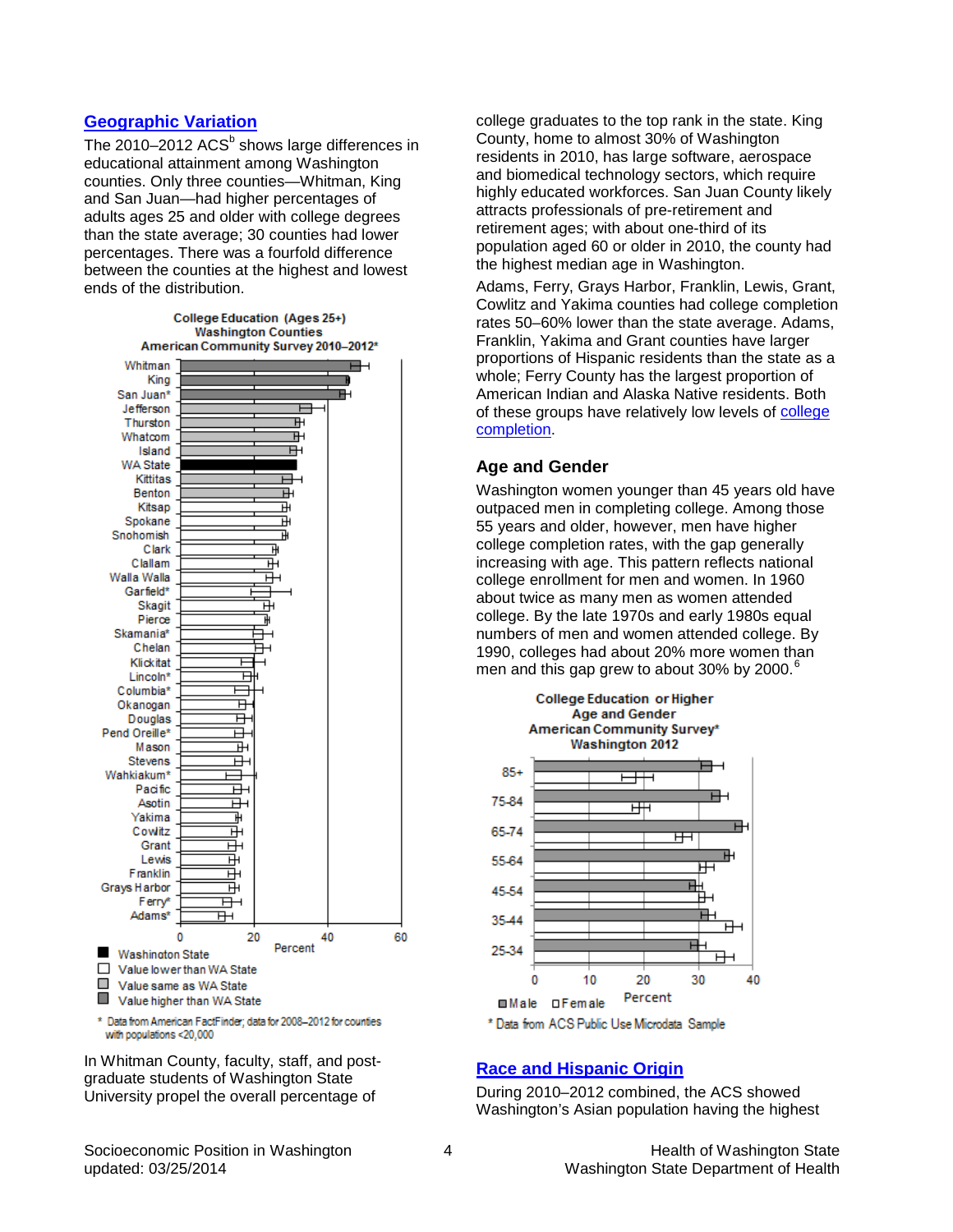percent of individuals ages 25 and older with college degrees. White residents had the next highest rate followed by black residents.



American Indian and Alaska Native, Hispanic, and Native Hawaiian and other Pacific Islander residents had the lowest levels with college degrees. These patterns are similar to those seen nationally.

Large differences in educational attainment by racial and ethnic grouping are also apparent in high school graduation rates. In the 2011–2012 school year, Washington students of Asian heritage had the highest on-time graduation with about 84% graduating four years after beginning 9th grade. At about 80%, white students had the next highest on-time graduation. About twothirds of black, Hispanic, and Native Hawaiian and other Pacific Islander students graduated within four years. American Indian and Alaska Native students had the lowest percent of on-time graduation, 5[7](#page-7-6)%.

# **Other Measures of Socioeconomic Position**

**Income**. Median household income defines the midpoint of all household incomes in a population; half of households have incomes above and half have incomes below the median. According to the 2012 ACS, the median household income in Washington was \$57,573 (±\$708) compared to \$51,371 (±\$63) for the nation. Median incomes vary markedly across Washington counties.

<span id="page-4-0"></span>

The 2010–2012  $ACS<sup>b</sup>$  $ACS<sup>b</sup>$  $ACS<sup>b</sup>$  showed Whitman County's median income—the lowest in the state—as less than half that of King County, which had the highest. In addition to King County, Snohomish, Thurston and Benton counties had median incomes above the state median. Median incomes in 29 counties were lower than the state's; 22 counties had median incomes less than 80% of the state median. Three of these 22 counties—Walla Walla, Whitman and Kittitas—have large populations of college students who often have low incomes. Walla Walla also has a substantial percentage of Hispanic residents—20%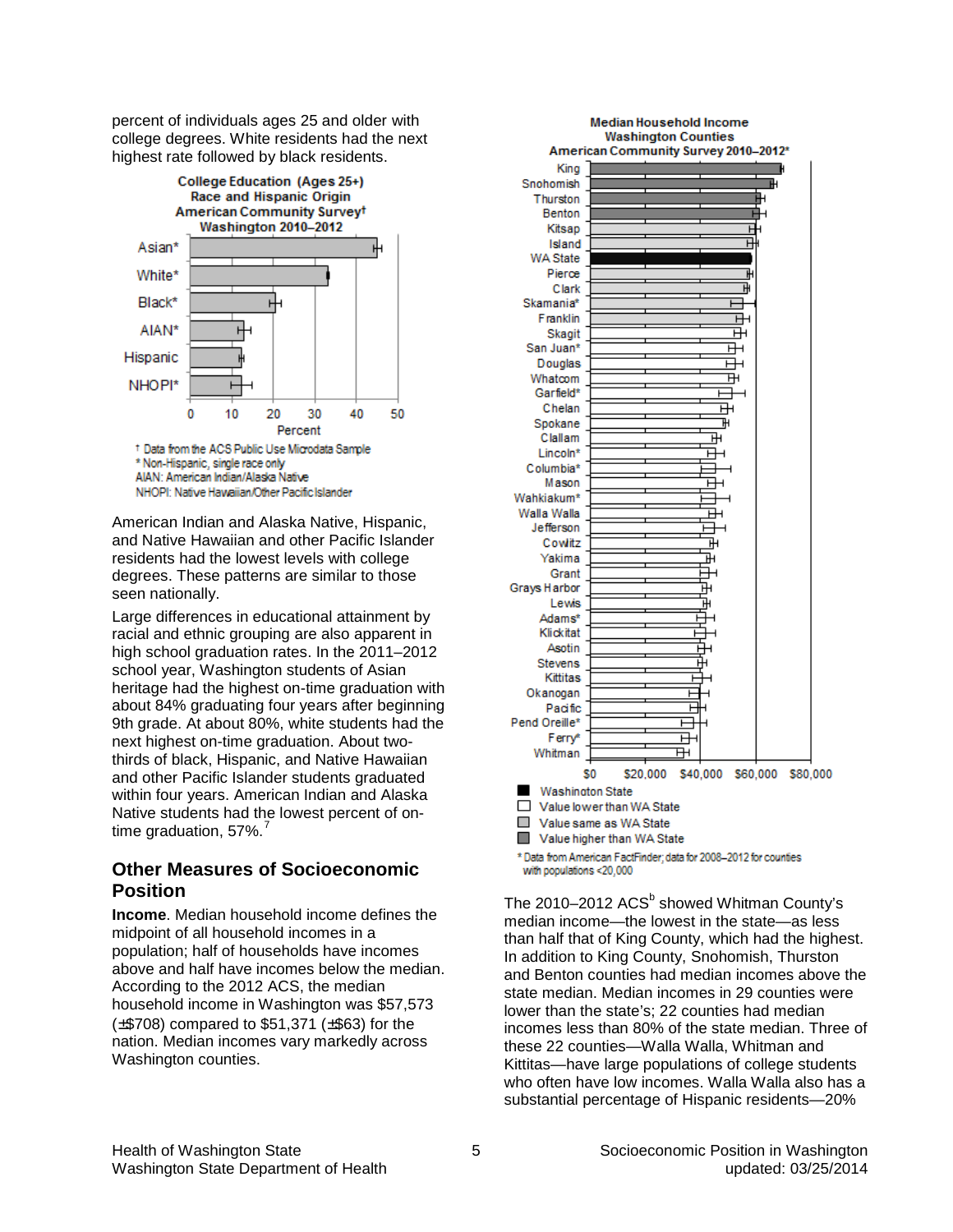in 2010. About 40–60% of Yakima, Grant, Adams and Okanogan county residents are Hispanic or American Indian and Alaska Native, groups that have low median incomes. The Washington State Department of Employment Security identified 10 of the 15 remaining counties with median incomes 80% less than the state's as economically distressed due to high unemployment during 2010–2012.<sup>[5](#page-7-10)</sup>

Median household income for Washington's American Indian and Alaska Native, black, and Hispanic residents was about \$40,000 annually during 2010–2012, about 60% that of Asian residents, the group with the highest median income. This is consistent with these groups also having high [poverty rates.](#page-2-0)



AIAN: American Indian/Alaska Native NHOPI: Native Hawaiian/Other Pacific Islander

**Near poor.** The federal poverty threshold is useful as a standard way to identify families with insufficient incomes to meet basic needs. Families living above the poverty threshold, however, can also have difficulty meeting basic needs. The U.S. government recognizes this by setting eligibility criteria for most federally funded programs higher than the poverty threshold. For example, families with incomes up to 85% higher than the poverty threshold (that is, below 185% of the federal poverty level) can participate in the free and reduced-price school lunch program. The 2012  $ACS<sup>a</sup>$  showed 28% of Washington residents living below 185% of the federal poverty threshold, a smaller proportion than the 32% in the nation.

**Basic family budget.** The concept of a basic family budget that uses the actual cost of housing, food, childcare, transportation, healthcare and other necessities can clarify the gap between need and income. The Economic

Policy Institute calculates a basic family budget for over 600 areas in the United States. The 2013 calculations show that a household of two adults and two children needed \$70,242 if they lived in the Seattle-Bellevue area, the most expensive of the 14 areas available for Washington. With a basic family budget of \$60,580, Yakima County was the least expensive place to live.<sup>[8](#page-7-8)</sup> The 2012 ACS showed about one-quarter (28% ±2%) of married couples with two children in Washington earned less than needed for a basic budget in the least expensive area.

Washington has one of the highest minimum wages in the nation. If both adults in the family described above worked full-time (40 hours a week) and earned the minimum wage for 2013 (\$9.19 an hour), their pretax income of \$38,230 would be insufficient to meet the basic family budget in even the least expensive area in Washington.

**Affordable housing.** The U.S. Department of Housing and Urban Development defines affordable housing as housing that costs 30% or less of household income. Families that pay more than 30% may have difficulty affording other necessities such as food, transportation and medical care.<sup>[9](#page-7-9)</sup> On the 2012 ACS,<sup>[a](#page-0-1)</sup> one-third (33%) of Washington residents lived in households spending more than 30% of income for housing, including 26% of homeowners and 47% (±2%) of renters. (See [Technical Note.](#page-7-7))



1 Includes home expenses (such as mortgage) or rent. (See Technical Notes)

\* Non-Hispanic, single race only; AIAN: American Indian/ Alaska Native: NHOPI: Native Hawaiian/Other Pacific Islander

At 48%  $(\pm 4\%)$  and 43%  $(\pm 3\%)$ , Washington's black and Hispanic residents, respectively, had the largest percentages of people living in households that paid more than 30% of income for housing; at 31%  $(\pm 1\%)$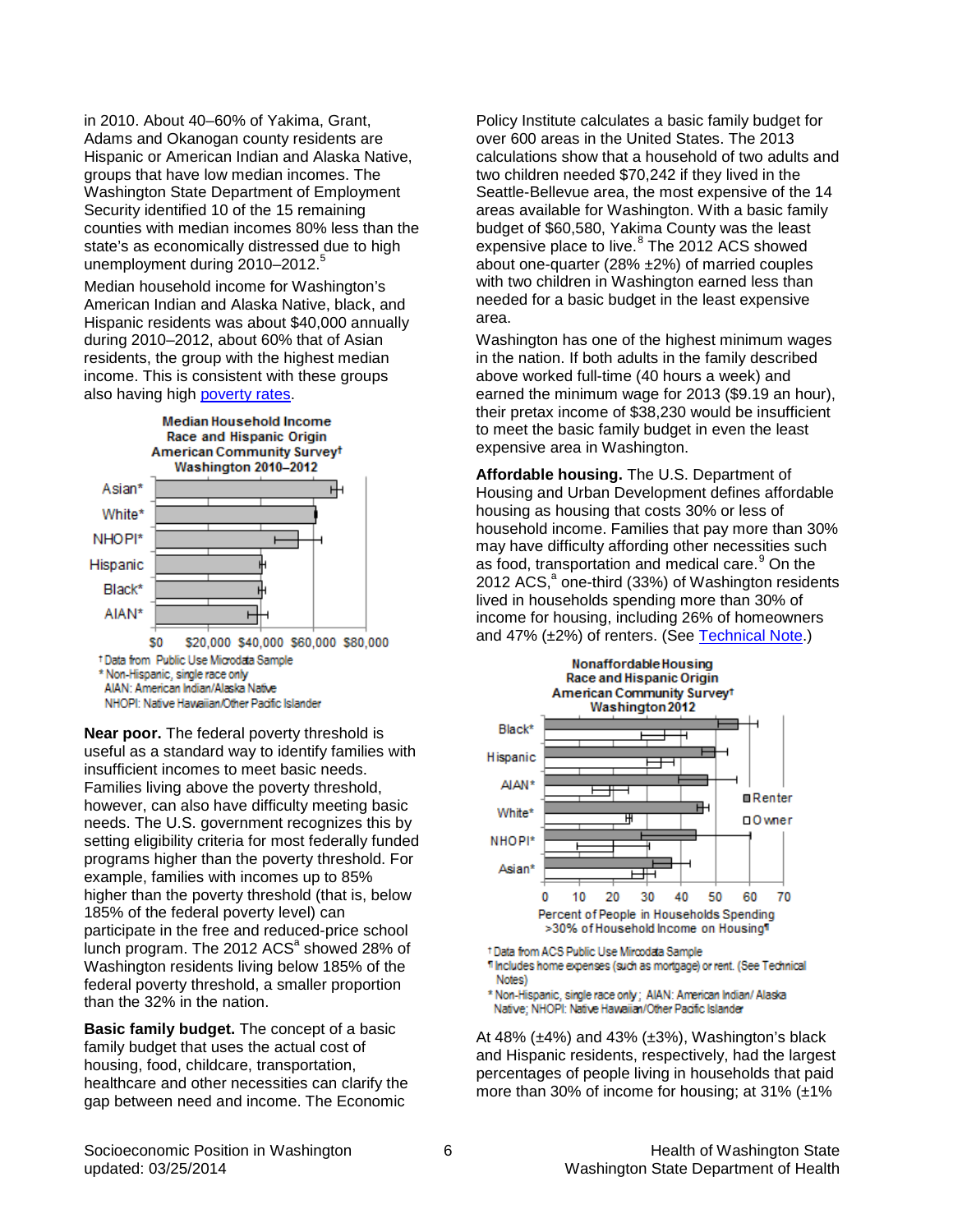for whites; ±3% for Asians), white and Asian residents had the lowest overall percentages.

The 2011 Washington State [Behavioral Risk](http://www.doh.wa.gov/Portals/1/Documents/5500/AppB.pdf)  [Factor Surveillance System](http://www.doh.wa.gov/Portals/1/Documents/5500/AppB.pdf) survey showed about one-quarter of home owners and half of renters as housing insecure—that is, in the past year they always, usually or sometimes were worried or stressed about having enough money to pay their mortgages or rents. After accounting for other factors related to housing insecurity such as income, education, sex and marital status—those reporting housing insecurity were about two to three times more likely than others to report delaying doctors' visits because of cost; being in poor or fair health; and in the last 30 days, having 14 or more days of poor mental health or poor health limiting daily activity.<sup>[10](#page-7-11)</sup>

# **[Interventions](http://www.doh.wa.gov/Portals/1/Documents/5500/AppA.pdf)**

The most completely evaluated interventions to reduce educational and economic disparities include full-day kindergarten for low-income and minority children and comprehensive centerbased early childhood education for children ages three to five in low-income families.<sup>[1,2](#page-7-10)</sup> The American Academy of Pediatrics (AAP) recommends home visiting by trained professionals for mothers with greatest social deprivation to reduce child abuse and neglect. The AAP also notes substantial evidence for some home visiting programs to address inequities in children's health, school readiness and development. Home visiting programs vary in goals, implementation and effectiveness.<sup>[11](#page-7-12)</sup> Most programs begin during pregnancy or at birth and continue until the child is one to four years old. Additional research to define the critical elements of home visiting programs is needed. **[3](#page-0-2)** The National Research Council and Institute of Medicine recommend studying social and economic policies in high-income countries with fewer socioeconomic disparities and considering whether those policies could redu[ce](#page-7-10)  socioeconomic disparities in the United States.**<sup>4</sup>** The *Health of Washington State* chapter, [Social](http://www.doh.wa.gov/Portals/1/Documents/5500/Context-SED2013.pdf)  [and Economic Determinants of Health](http://www.doh.wa.gov/Portals/1/Documents/5500/Context-SED2013.pdf) discusses these interventions in more detail.

**See Related Chapters: [Washington: The State and](http://www.doh.wa.gov/Portals/1/Documents/5500/Context-State2012.pdf)** *State and* [Its People,](http://www.doh.wa.gov/Portals/1/Documents/5500/Context-State2012.pdf) [Social and Economic Determinants of Health](http://www.doh.wa.gov/Portals/1/Documents/5500/Context-SED2013.pdf)

**Data Sources** (For additional detail, see **Appendix B)** American Community Survey (ACS): Washington State PUMS (Public Use Microdata Sample), 2005–2012 single year PUMS, data developed by Washington State Department of Health Office of Non-Infectious Conditions Epidemiology; selected Washington State and all U.S. data from American FactFinder2 1 year (2005–2012), 3-year (2010–2012), and 5 year (2008–2012) tables DP02, DP03, S0201, S1701, S2408.

Washington State Behavioral Risk Factor Surveillance System (BRFSS) Data: 1987–2012. Olympia, Washington: Washington State Department of Health, under federal cooperative agreement number U58/SO000047 (2011–2013); data prepared by Washington State Department of Health Office of Non-Infectious Conditions Epidemiology.

## *For More Information*

Washington State Office of Financial Management, Population Economy, and Research, http://www.ofm.wa.gov/.

U.S. Census, Washington Quick Facts:

http://quickfacts.census.gov/qfd/states/53000.html

Washington State Facts: http://access.wa.gov/topics/statefacts

For information on Washington State tribes, go to http://www.goia.wa.gov

For information on unemployment trends and numbers, go to http://www.esd.wa.gov/

#### <span id="page-6-0"></span>*Technical Notes*

**Poverty measures.** The U.S. Census Bureau develops **poverty thresholds** annually to define and quantify poverty in the United States. The thresholds vary depending on the number and ages of adults and the number of children in the family. Poverty thresholds are used primarily for statistical purposes. The U.S. Department of Health and Human Services issues annual **poverty guidelines** to set eligibility criteria for federally-funded programs. The guidelines set poverty levels for families of different sizes irrespective of their ages. In 2012, the poverty **threshold** for a family of two adults and two children was an annual income of \$23,283; the poverty **guideline** for the 48 contiguous states was \$23,550. This chapter uses the poverty threshold to define poverty.

<span id="page-6-1"></span>**Rural-Urban Classification Systems.** The Washington State Department of Health recommends a four-tiered rural-urban classification system developed by collapsing primary and secondary rural-urban commuting area (RUCA) codes. This chapter uses RUCA codes developed by the U.S. Department of Agriculture based on census tract population densities from the 2010 U.S. Census and commuting patterns from the 2006–2010 American Community Survey.<sup>[12](#page-7-13)</sup> The four tiers are urban core, sub-urban, large rural towns, and small town and isolated rural. Details of this system are available a[t Guidelines for Using](http://www.doh.wa.gov/Portals/1/Documents/5500/RuralUrbGuide.pdf)  Rural-Urban Classification [Systems for Public Health](http://www.doh.wa.gov/Portals/1/Documents/5500/RuralUrbGuide.pdf)  [Assessment.](http://www.doh.wa.gov/Portals/1/Documents/5500/RuralUrbGuide.pdf) This chapter classified counties with at least 60% of the 2010 population living in census tracts classified as urban core or sub-urban as urban; counties with at least 60% living in large rural towns or small town or isolated rural were classified as rural.